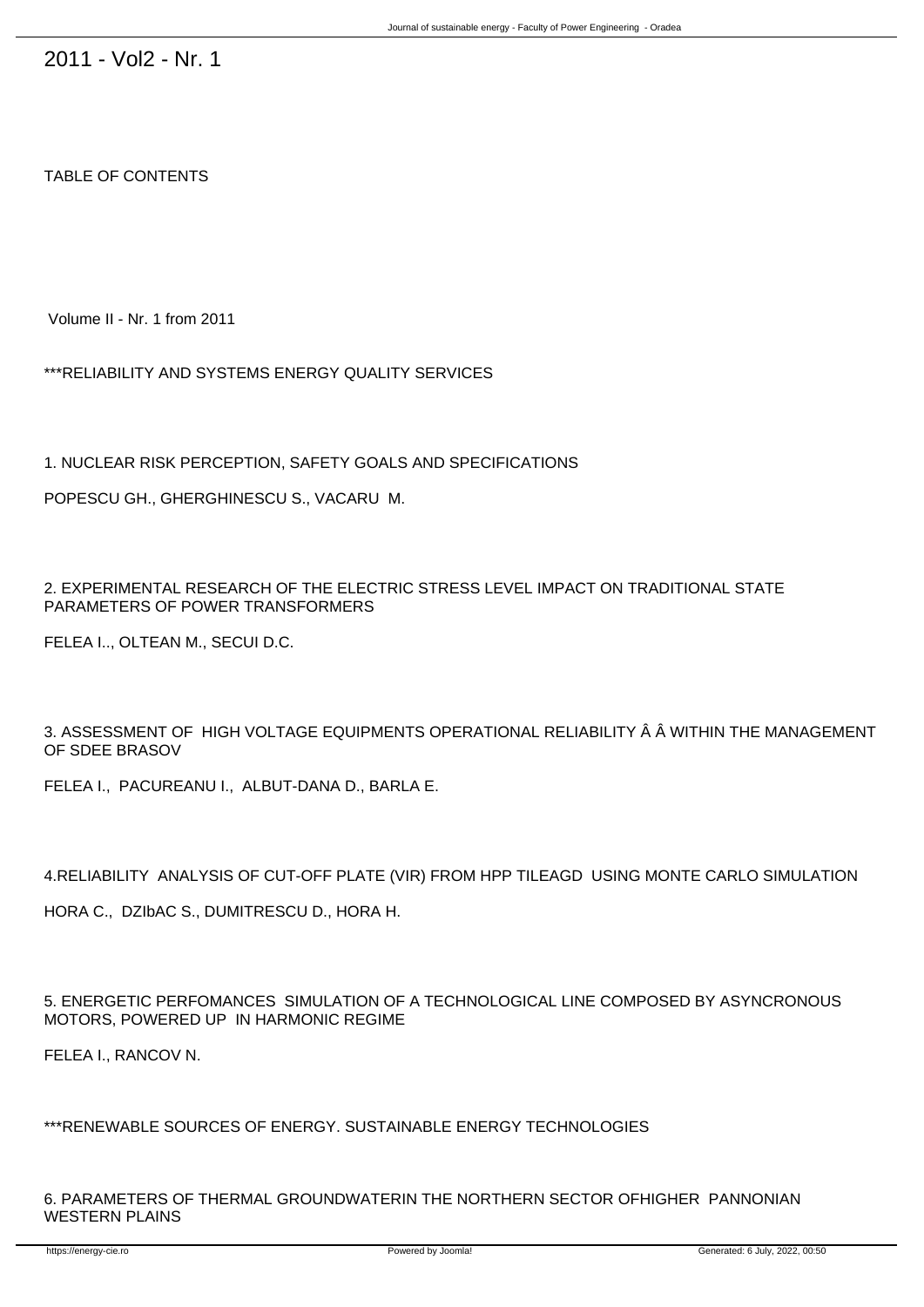ANTAL C., SETEL A., GAVRILESCU O., BADEA G.E.

7. SEAWATER ELECTROLYSIS FOR HYDROGEN PRODUCTION

BADEA G.E., CORBU I., CARABAN A., CRET P.

8. SOFTWARE TO IDENTIFY OPTIMAL SOLUTION FOR RESIDENTIAL BUILDINGS BLAGA A.C., MOLDOVAN V.

9. ENERGY EFFICIENCY AND PHOTOVOLTAIC SOLAR FOR GREENHOUSE AGRICULTURE

CAMPIOTTI C., BIBBIANI C., DONDI F., SCOCCIANTI M., VIOLA C.

11. USING PULVERIZED COAL AS AN ALTERNATIVE ENERGOTEHNOLOGICAL SOURCE TO PRODUCE PIG-IRON FOR STEELMAKING

OANCEA V., TUDOR M., CRISTIAN D., NICOLAE C.

12. COULD THE SUSTAINABLE ENERGY TECHNOLOGY HELP OVERCOMING CRISIS? CASE STUDY: INSTALLATION OF A COGENERATION UNIT WITHIN A CHEMICAL COMPANY

VORONCA M.M., VORONCA S.L.

\*\*\*EVOLUTION OF POWER ELECTRIC SYSTEMS TRANSPORT AND DISTRIBUTION. ENERGY SYSTEM€™S PERFORMANCE

13. INSULATED RURAL AREA ELECTRIFICATION: ASPECTS, ENERGY POLICIES AND DESIGN PRINCIPLES BUNDA S.

14. ELECTRIC ENERGY FORECAST FOR THE INDUSTRIAL CONSUMERS

GOUDE Y, DAN F.

15. THE USE OF PASSIVE CURRENT LIMITERS, A MODERN ALTERNATIVE AND EFFICIENT ALTERNATIVE TO REACTORS

DEZSI A.B., ROSCA I., VUC G., DOZESCU S.I.